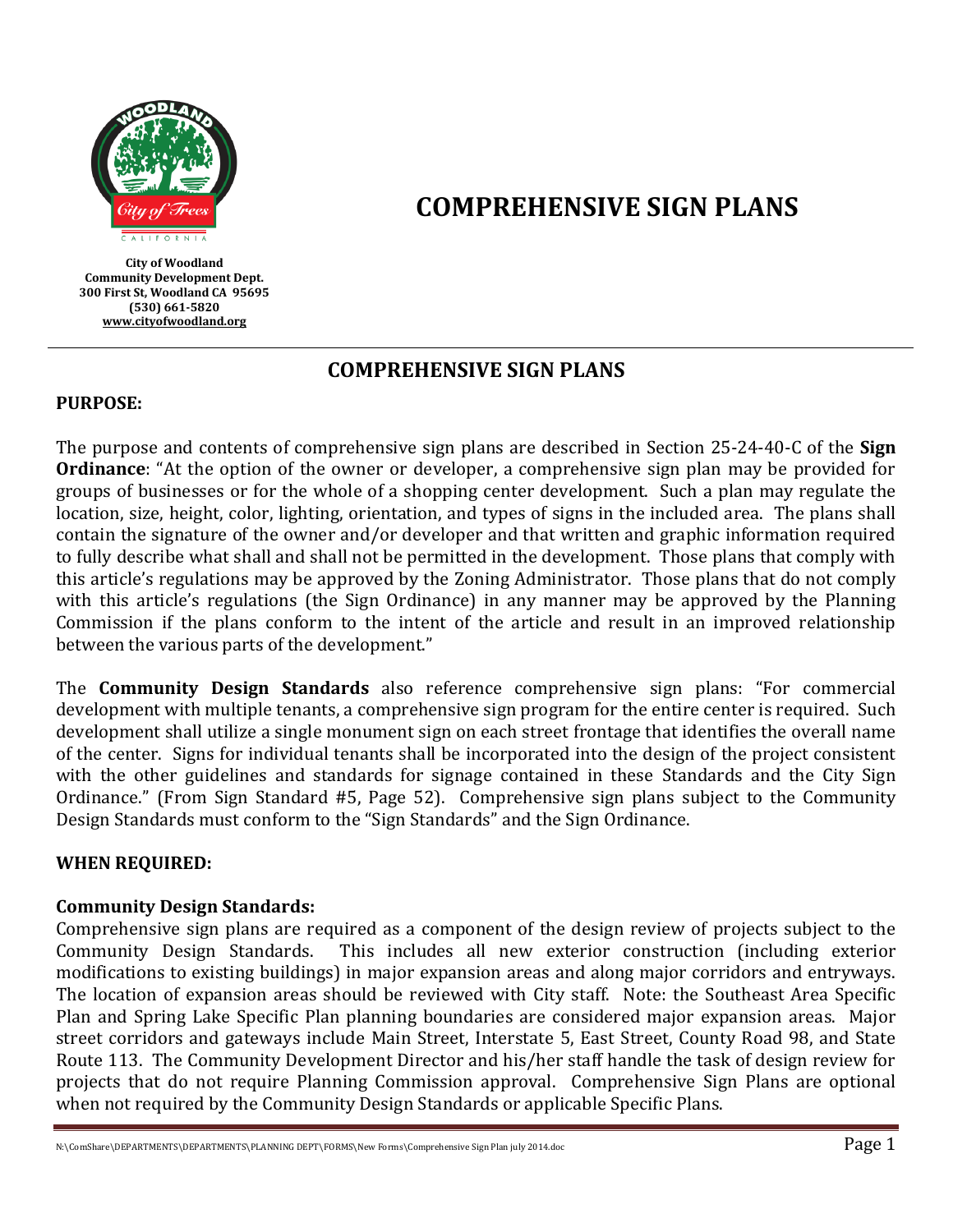### **Sign Ordinance Provisions:**

In cases where a project is not subject to design review through the Community Design Standards or an applicable Specific Plan and an owner or developer desires to improve the quality of signs for a group of businesses or a shopping center through improved controls and standards then a comprehensive sign plan may be approved by the Zoning administrator. Where an owner or developer requests a minor variation(s) from the Sign Ordinance through a comprehensive sign plan then the Planning Commission may approve the plan provided that they make the following finding: "the plan will conform to the intent of the article and result in an improved relationship between the various parts of the development." In cases where a variation from the Sign Ordinance is requested the Commission will typically seek improved sign design and materials upgrades as a tradeoff.

### **PRE-APPLICATION REVIEW:**

Pre-application review between the project sponsor and planning staff is always encouraged in order to discuss applicable City codes and development standards. Additional requirements that may be required can also be determined at this time. By meeting with staff early in the review process, many issues can be resolved which would otherwise cause later delays. Information on pre-application review can be obtained from any of the staff planners.

An appointment can be made for pre-application review of your project with City staff.

### **APPLICATION:**

The submittal requirements for comprehensive sign plans are listed on the reverse side. For Zoning Administrator review 5 sets of plans are required. For Planning Commission review twelve sets of plans are required. If you have any questions regarding a submittal, contact the Planning Department for assistance. Once submitted, the plans will be reviewed for completeness. You will be contacted if additional information is required. All sets of plans should be prefolded to an 8 1/2" by 11" size.

### **ENVIRONMENTAL REVIEW:**

On premise signs and sign structures are exempt under CEQA (Section 15311. Class 11 Accessory Structures).

### **ACTION:**

### **Zoning Administrator Review:**

Once an application is determined to be complete, it is formally accepted. Copies of the application are sent to review agencies and departments. No public meeting is required for Zoning Administrator review of comprehensive sign plans. The Zoning Administrator is the Community Development Director or his/her designated appointee. A staff member, acting as the Zoning Administrator, will recommend approval, conditional approval, or disapproval of the plans. The Zoning Administrators decision is made within 30 working days of the acceptance of an application as complete. A copy of the Director's action is mailed to the applicant following the decision.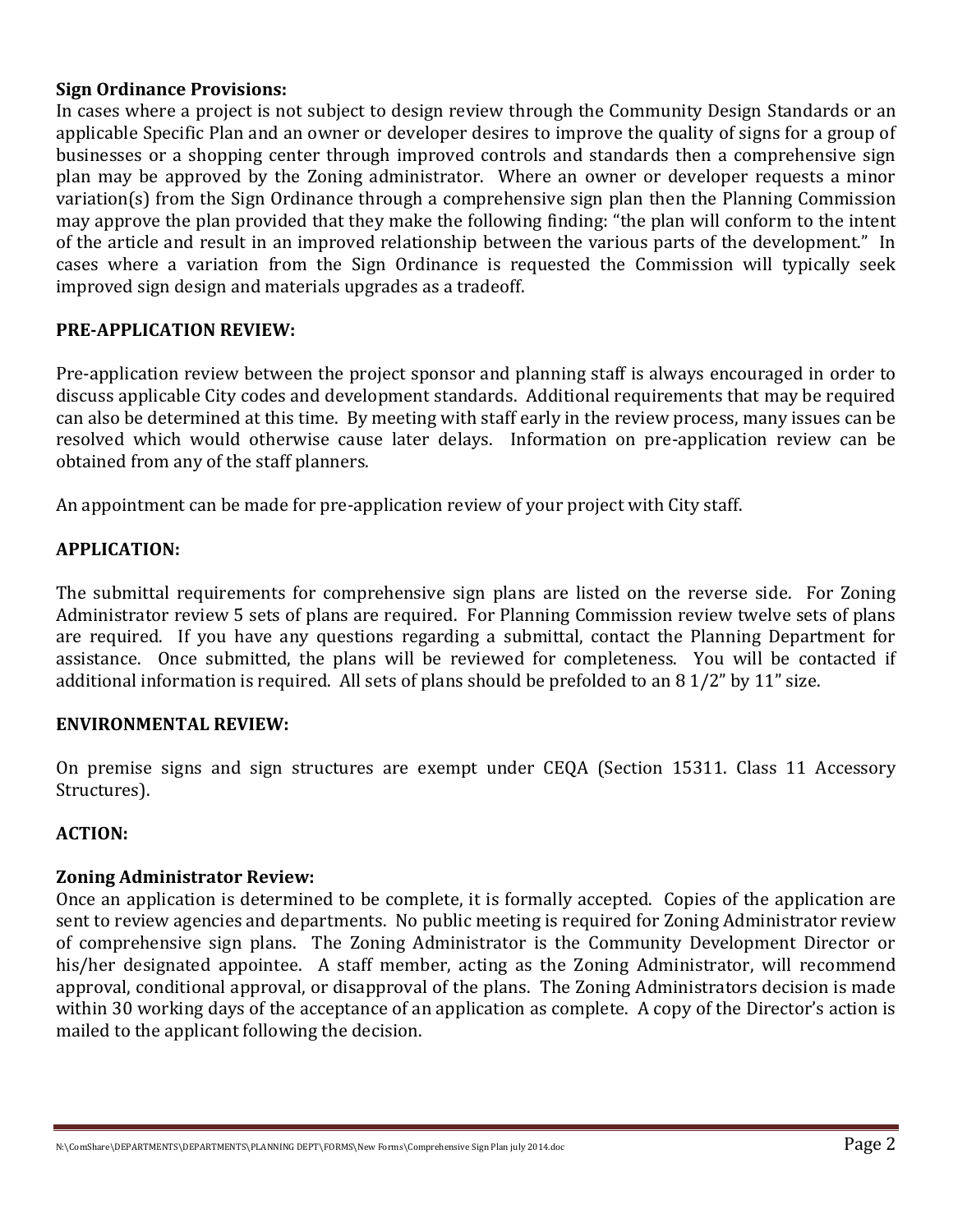The Zoning Administrator's decisions are final unless appealed within 10 calendar days of the date of action. Zoning Administrator decisions may be appealed to the Planning Commission. Information on appeals may be found in a separate information sheet. An approved project may not commence construction until the close of the appeal period, and until all applicable permit approvals have been secured. Requirements for related permits or licenses should be discussed with the following departments:

| <b>Building Permit</b>  | Building Division 530/661-5820                |
|-------------------------|-----------------------------------------------|
| <b>Business License</b> | Community Development Department 530/661-5820 |
| Sign Permit             | Planning Department 530/661-5820              |

### **Planning Commission Review:**

The Planning Commission reviews comprehensive sign plans for projects requiring a conditional use permit, planned development use permit, master plans, design review or other entitlements. The Planning Commission also reviews comprehensive sign plans for projects not otherwise subject to their review when the plan would vary in any way from sign ordinance criteria.

The Planning Commission is made up of seven individuals appointed by the City Council who are charged with the responsibility of approving or denying requests for development. The Commission meets the first and third Thursday of each month at 300 First Street. Meetings are located on the second floor of City Hall in the City Council chambers and begin at 6:30 PM.

Planning Commission comprehensive sign plan review can take from 2-3 months to process, depending on staff's current workload. This time frame includes certain minimum timeline requirements stipulated by State law for agency review and public noticing.

The Community Development Department staff has established a goal of processing applications as rapidly as possible within applicable legal constraints.

### **APPEALS:**

Any person dissatisfied with the decision of the Planning Commission may appeal to the City Council. Appeals must be filed with the City Clerk's office in writing within 14 days of the Planning Commission action. A fee will be assessed according to the enclosed fee schedule. Decisions by the City Council regarding appeals are final.

### **SUBMITTAL REQUIREMENTS:**

To file a comprehensive sign plan application, the following items must be submitted:

- 1. A completed application form (original only)
- 2. Filing fees (see fee schedule for correct amount). Checks should be made payable to "City of Woodland."
- 3. Photographs of the site and existing buildings